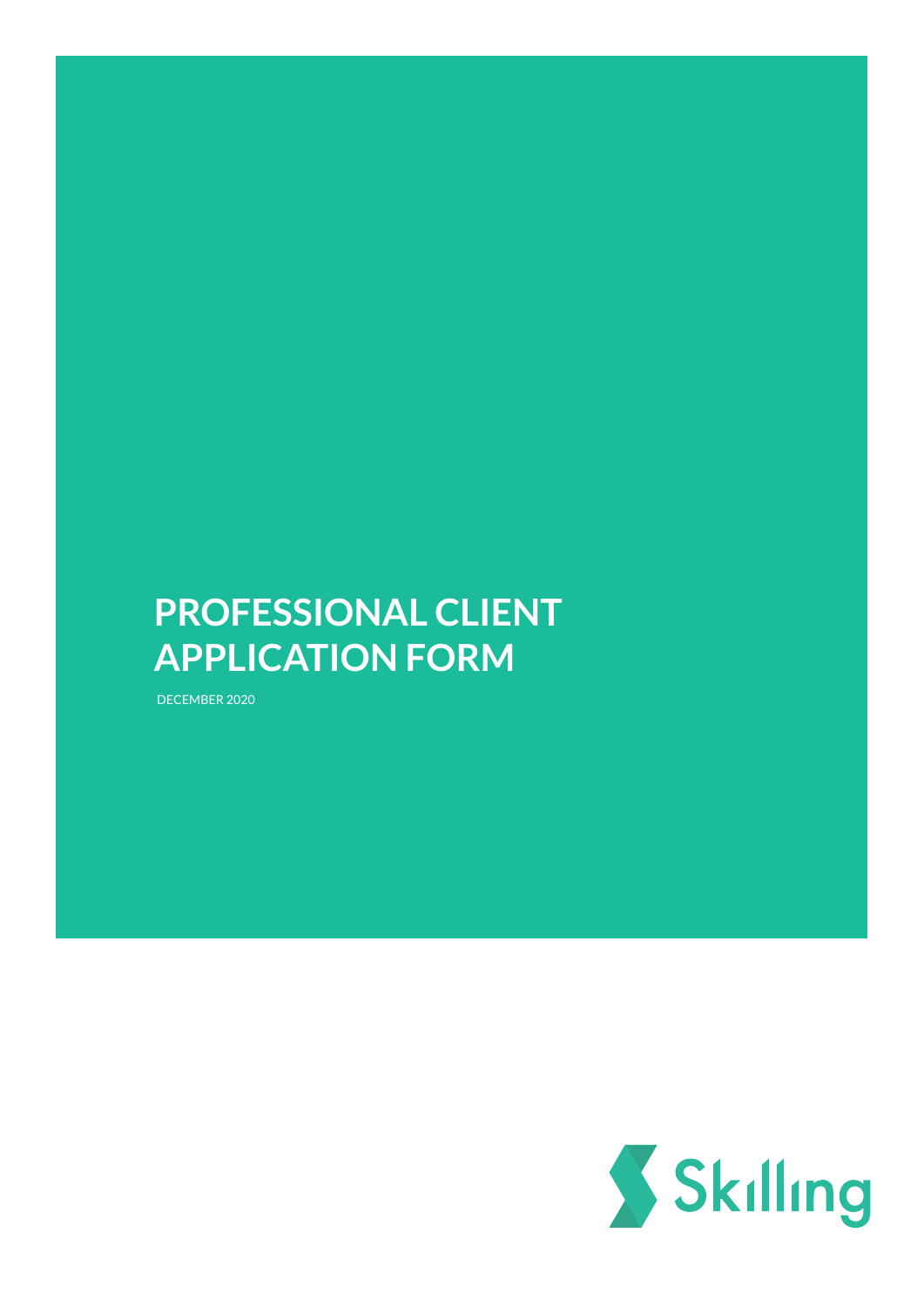### **PROFESSIONAL CLIENT RE-CLASSIFICATION DECLARATION AND REQUEST FORM**

In accordance to the Markets in Financial Instruments Directive ("MiFID II"), we may treat you as an elective professional client if, after our assessment of your expertise, experience, and knowledge of you, we are reasonably assured that, considering the nature of the transactions or services envisaged, you are capable of making your own investment decisions and understanding the risks involved.

Kindly be informed that there are no changes to tax status or any additional cost to change to Professional Client status.

# **COMPLETE QUALITATIVE QUESTIONNAIRE**

We will perform a "qualitative test" to make an assessment on you. We may rely on information we already possess about you and/or request additional information regarding your investment experience.

In addition to this qualitative test, **you must complete any two (2) of the three (3) following criteria** (please tick):

You've carried out transactions, in significant size, on the relevant market at an average frequency of 10 trades per quarter over the previous four quarters;

The size of your investment portfolio, including cash deposits and financial instruments, exceeds €500,000;

You've worked (or work) in the financial sector for at least one year in a professional position, which requires knowledge of the transactions or services envisaged.

*You are kindly requested to refer to the Glossary for better understanding of the above requirements.*

## **CLIENT DECLARATION AND WARRANTIES**

**I hereby declare that I satisfy at least two of the three criteria listed above.**

**Furthermore, I confirm that I wish to be treated as a professional client. I have read and understood the written warning provided below by the Company regarding the protections and compensation rights that I may lose, and I acknowledge the consequences of losing such protections.**

## **WARNING REGARDING PROFESSIONAL VS RETAIL CATEGORISATIONS**

The main differences in regulatory protections afforded Retail clients vs. Professional clients are:

- 1. Professional clients are responsible for keeping the Company informed about any change, which could affect their current categorisation.
- 2. Professional clients have the right to request to be classified as a retail Client in order to obtain a higher level of protection. We are not obliged to deal with the Client on this basis.
- 3. Professional clients are not eligible complainants to the Financial Ombudsman Services, provided the complaint relates to services offered by the Company, unless they are consumers.
- 4. Provision of initial margin protection, negative balance protection and leverage limits on trading CFDs to retail clients, and where the Company is required to provide protection for retail client to reduce the complexity of product and/ or risk warning associated for losing capital rapidly due to leverage, which is not applicable to professional client.
- 5. Provision of significant investor protection arising from the marketing, distribution or sale of CFDs, may not apply to professional clients.
- 6. Provision of information regarding company's investment services, ancillary activities, and compensation under the Investor Compensation Fund for Bank clients or the Investor Compensation Fund for clients of the Company is not applicable with respect to professional clients.
- 7. The Company is not required to request information or adhere to the same procedures when assessing the appropriateness of a given service or product for a professional client, and we may not be required to give warnings to the professional client if the Company cannot determine appropriateness with respect to a given services or product
- 8. The Company may consider the classification of the client in following its Best execution policy, as well as in providing information, but not limited to information on its products. We are not obliged to provide a summary that complies with these specific requirements to professional clients. Information on the Company's order handling and Best execution policy shall be made available to both retail and professional clients on our official website.
- 9. The Company must provide clients with information on costs and associated charges. We may not be required to provide you with as comprehensive information as that provided to retail clients, if so, agreed between the Company and the professional client.
- 10. The Company must inform retail clients about any material difficulty relevant to the proper carrying out of orders promptly upon becoming aware of the difficulty. We are not obliged to deal with the Client on this basis.
- 11. The Company must not enter into title transfer financial collateral arrangements in respect of money belonging to a retail client. This requirement does not apply in relation to professional clients.
- 12. The Company may not send directly or indirectly a communication to or publish information accessible by a retail client relating to the marketing, distribution or sale of a CFD unless it includes the appropriate risk warning, We are not obliged to deal with the professional client on this basis.
- 13. Where the Company provides a retail client with information which contains an indication of the past performance of a financial instrument, a financial index or an investment service, and the indication relies on figures denominated in a currency other than that of the Member State in which that retail client is resident, the Company must clearly state the relevant currency and provide enhanced warnings that returns may increase or decrease as a result of currency fluctuations. This requirement does not apply in respect of professional clients.

**Prior to the decision to accept the client's waiver and the request to be treated as a professional, the Company may take all reasonable steps to ensure the clients satisfies the conditions set out in the section mentioned above.**